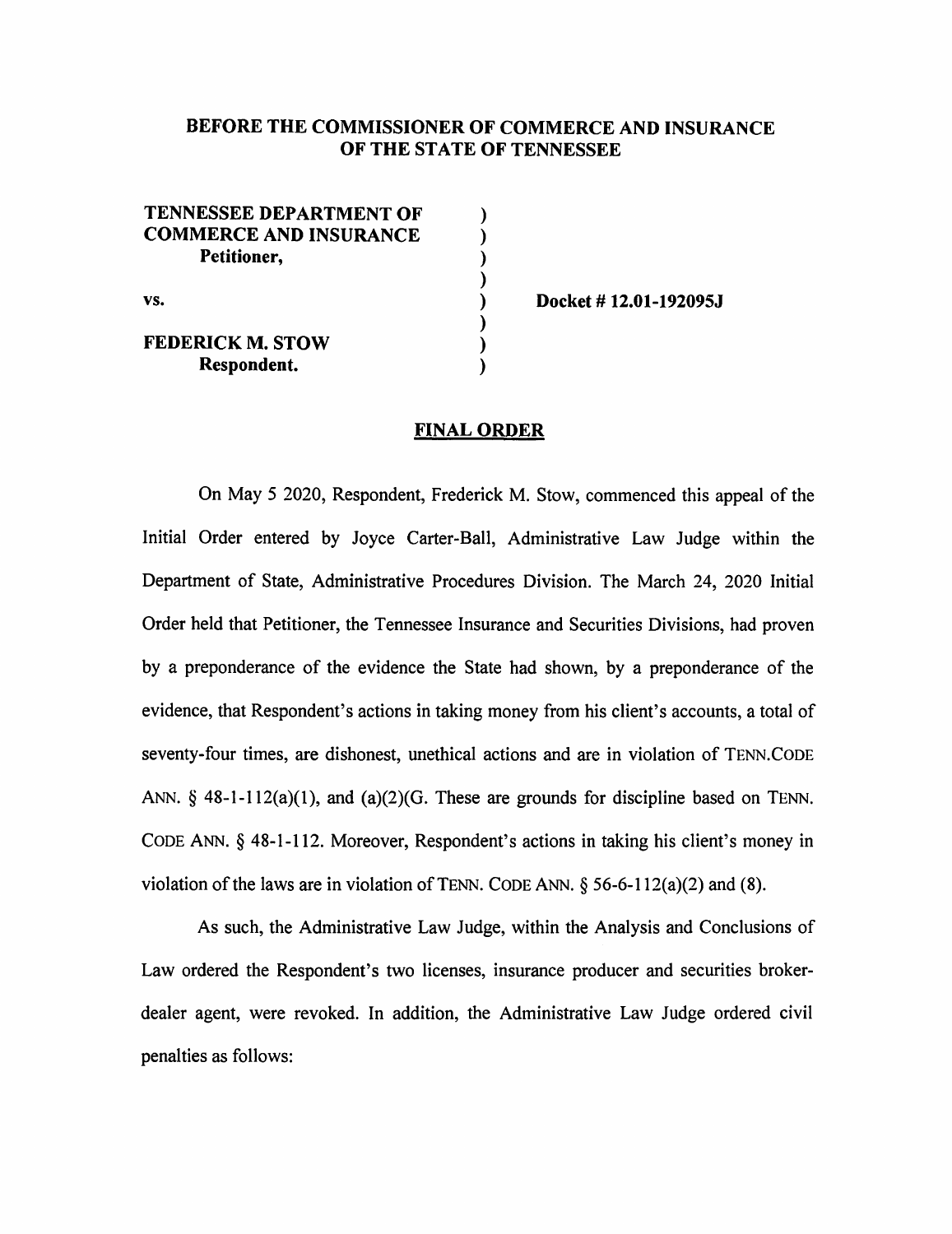"Respondent shall pay seven thousand four hundred dollars (\$7 ,400) representing a civil penalty of one hundred dollars (\$1 00.00) for each of the seventy-four violations of TENN. CODE ANN.  $\delta$  56-6-112a)(2); seven thousand four hundred dollars (\$7 ,400) representing a civil penalty of one hundred dollars (\$100) for each of the seventy-four violations of TENN. CODE ANN.  $\S$  56-6-112(a)(8); thirty-seven thousand dollars (\$37,000) representing a civil penalty of five hundred dollars (\$500.00) for each of seventy-four violations of TENN. CODE ANN. § 48-1-121(b)(1); thirtyseven thousand dollars (\$37,000) representing a civil penalty of five hundred dollars (\$500) for each of the violations of TENN. CODE ANN.  $\delta$ 48-1-121(b)(2); thirty-seven thousand dollars (\$37,000) representing a civil penalty of five hundred dollars (\$500) for each of the seventy-four violations of TENN. CODE ANN. § 48-1-112(a)(2)(G)." (TR pp. 150-153).

The Administrative Law Judge's order of March 24, 2020 ruled a total civil penalty assessment of one hundred twenty-five thousand eight hundred dollars (\$125,800).

Subsequent to the issuance of the initial order, the Respondent filed a Petition for Reconsideration (TR p. 160) which was denied by the Administrative Law Judge. In the order denying the petition, the Administrative Law Judge ruled that the Respondent had offered no proof as to his inability to pay and noted that there was nothing in the record showing a plan of restitution to the victims.

A Scheduling Order entered on June 15, 2020 instructed Respondent to file his brief setting forth the basis of his appeal and the supporting law and argument by July 8, 2020. The Scheduling Order instructed Petitioner to file its brief in response by August 7, 2020. The Scheduling Order specified that Respondent's failure to submit his brief by that date would result in the dismissal of his appeal and the entry of a Final Order adopting the Initial Order. On July 8, 2020, Respondent filed a brief. Petitioner's Reply Brief was filed with the Commissioner of Commerce and Insurance on July 17, 2020.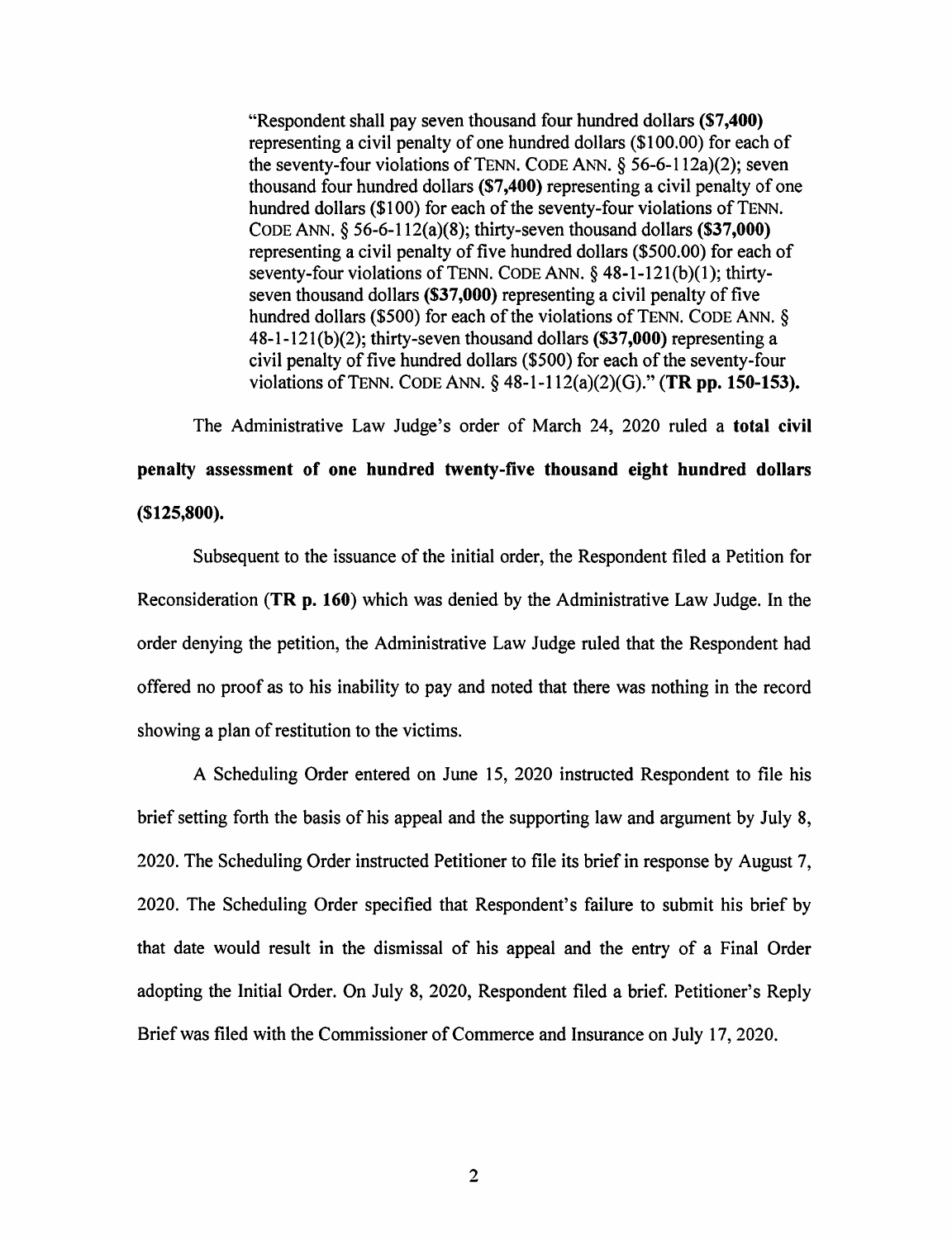Upon careful review of the record in this matter and due consideration of the motions and briefs filed by the parties, the following findings are made:

### FINDINGS OF FACT

- I. Respondent timely filed his Brief in Support of his Appeal to the Initial Order.
- 2. The ruling on the Respondent's Petition for Reconsideration is adopted and incorporated herein along with additional findings of fact.
- 3. Respondent, within his brief, does not challenge the propriety of his revocation and specifically states he was treated fairly by the Administrative Law Judge *(See,* Respondent's Brief in Support of Appeal).
- 4. Respondent, however, fails to cite any legal basis for overturning the Initial Order issued by the Administrative Law Judge other than his economic situation.
- 5. Respondent relies on the fact that he is sixty-five (65) years of age and suffering from mental health issues as a basis for not being able to pay the civil penalty ordered by the Administrative Law Judge.
- 6. There is nothing in the record produced by the Respondent to verify his health condition and demonstrate how it inhibits his ability to pay the civil penalties.

#### CONCLUSIONS OF LAW

The Analysis and Conclusions of Law of the Initial Order and the Order Denying Respondent's Motion to Consider are all hereby adopted and incorporated totally into this Order.

### ORDER

The citizens of Tennessee are entitled to expect and trust in the honesty and lawabiding conduct of the individuals authorized to engage in the businesses of insurance

3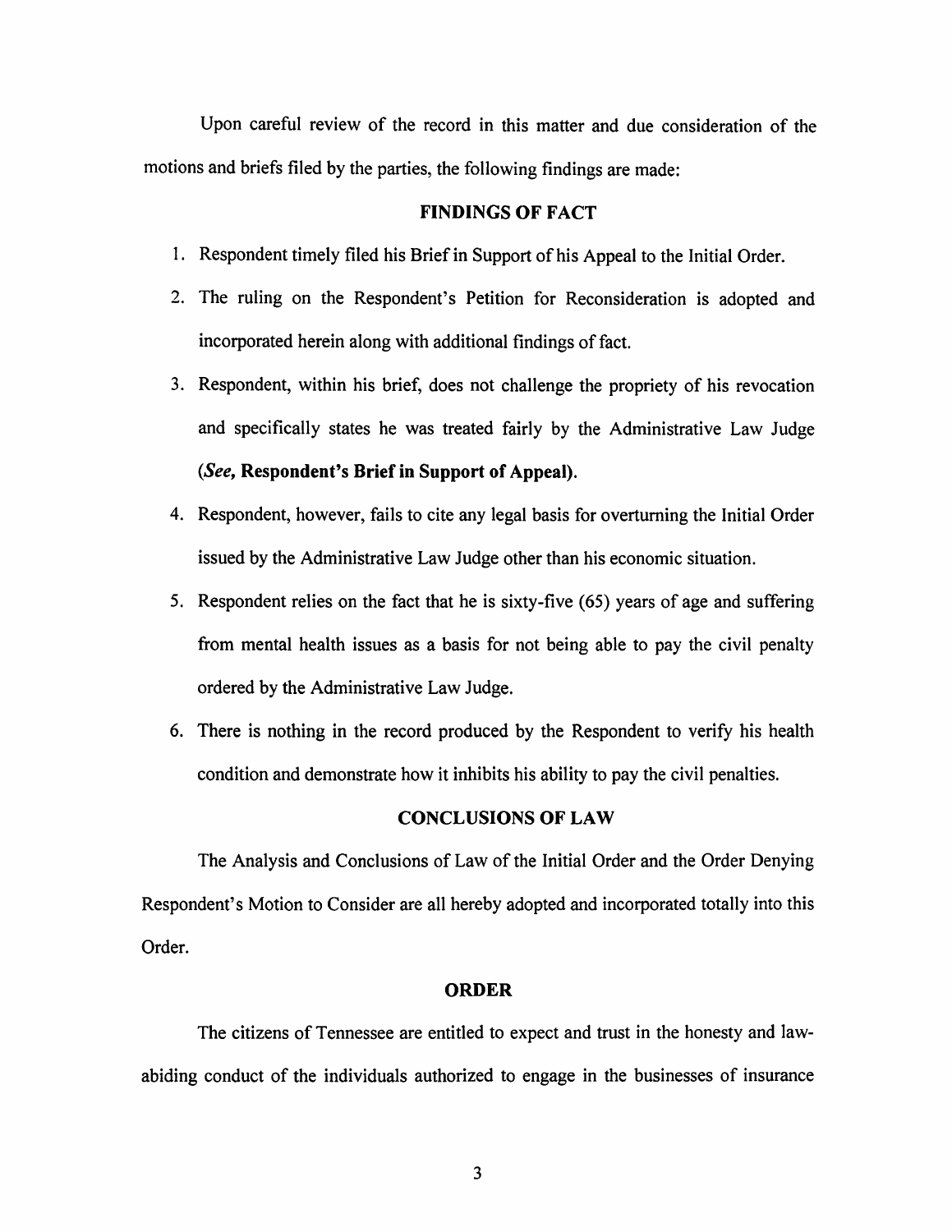and securities in this state. The acts of the Respondent as set forth above require action by the Department of Commerce and Insurance in order to protect the public interest.

It is, therefore, ORDERED that Mr. Stow's appeal of the Initial Order is DISMISSED. The Initial Order entered in this matter on March 24, 2020 is hereby ADOPTED.

IT IS SO ORDERED. Dec 9, 2020 This \_\_ day of \_\_\_\_\_\_\_\_ , 2020.

Carter Lawrence (Dec 9, 2020 11:11 CST)

Carter Lawrence, Commissioner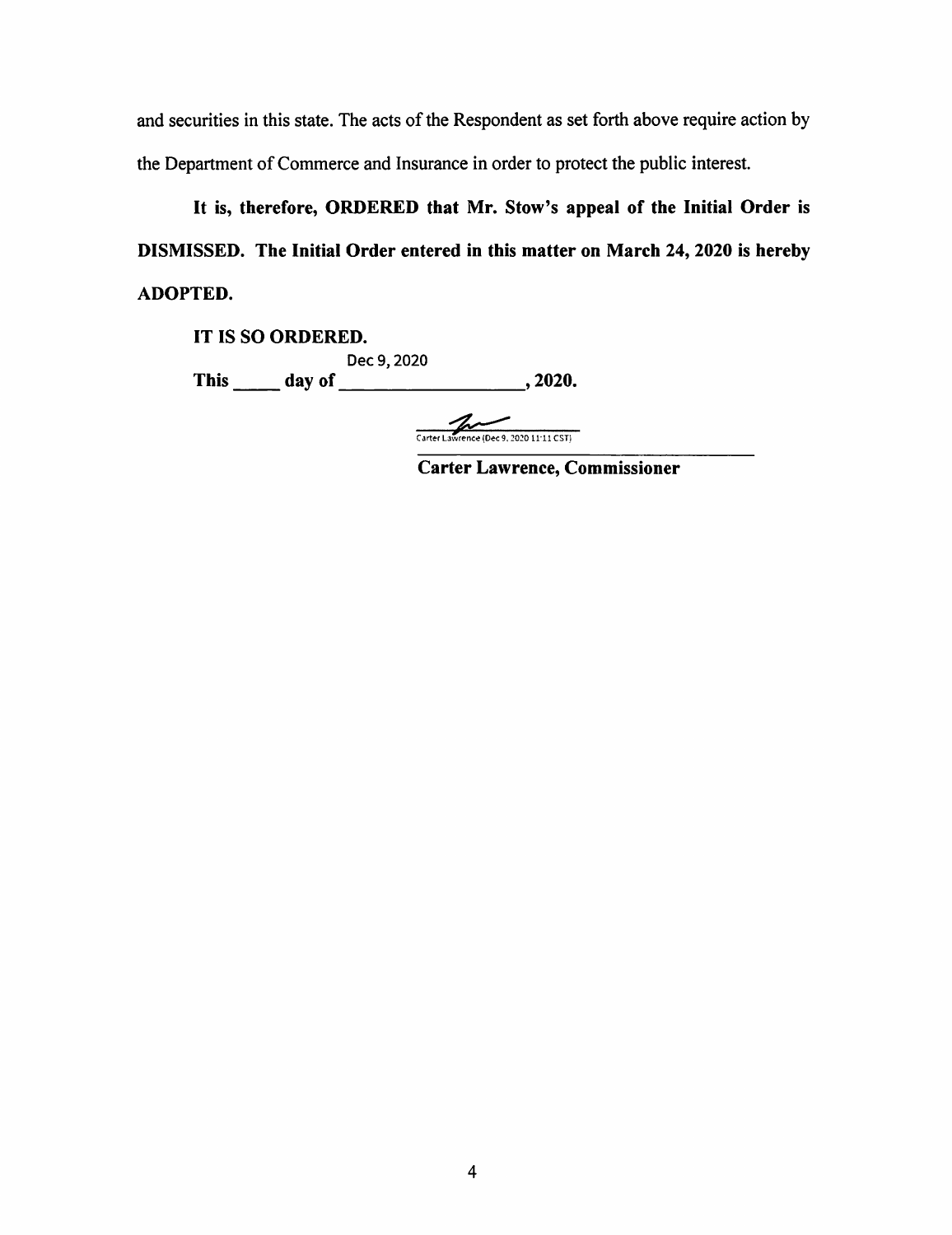#### NOTICE OF RECONSIDERATION AND APPEAL PROCEDURES

Within fifteen (15) days after the Final Order is entered, a party may file a Petition for Reconsideration of the Final Order with the Commissioner of Commerce and Insurance, in which the Petition shall state the specific reasons why the Final Order was in error. If no action is taken by the Commissioner of Commerce and Insurance within twenty (20) days of filing of the Petition for Reconsideration, the Petition is deemed denied. TENN. CODE ANN.§ 4-5-317.

A party who is aggrieved by a final decision in a contested case may seek judicial review of the Final Order by filing a petition for review in Davidson County Chancery Court within sixty (60) days after the entry of the Final Order, or if a Petition for Reconsideration is granted, within sixty (60) days of the entry date of the Final Order disposing of the Petition for Reconsideration. The filing of a Petition for Reconsideration does not itself act to extend the sixty (60) day period, if the petition is not granted. A reviewing court also may order a stay of the Final Order upon appropriate terms. TENN. CODE ANN. §§ 4-5-317 and 4-5-322.